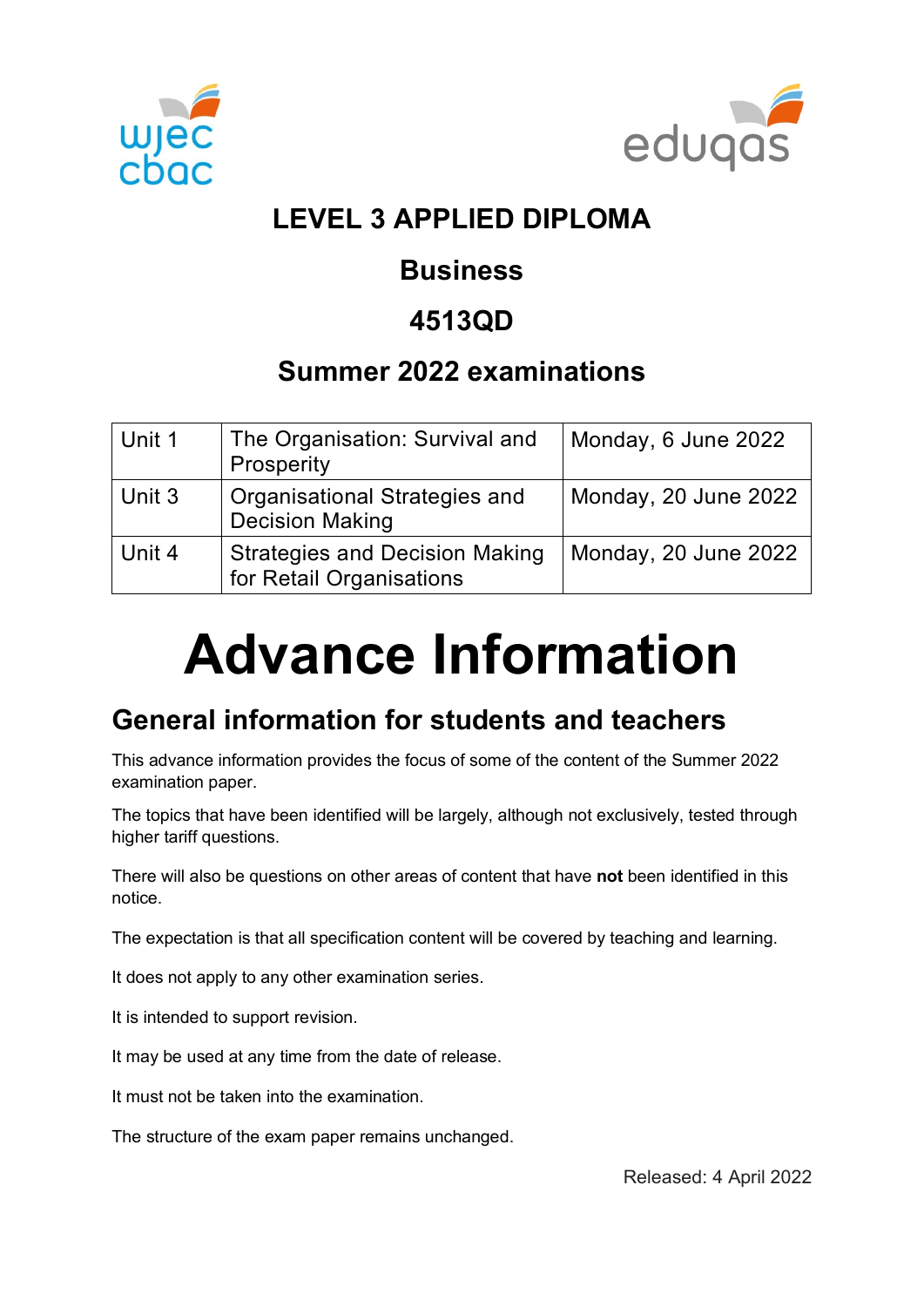You can ask your teacher for advice and discuss this notice with others in your class.

You can investigate the topics/themes included in this notice yourself using any resources available to you.

### **Additional information for students and teachers**

This advance information covers Unit 1, Unit 3 and Unit 4.

| UNIT 1 - The Organisation: Survival and Prosperity                                                      |                                                                                                                    |                                                                                                                     |  |  |
|---------------------------------------------------------------------------------------------------------|--------------------------------------------------------------------------------------------------------------------|---------------------------------------------------------------------------------------------------------------------|--|--|
| <b>Learning Outcome</b>                                                                                 | <b>Assessment Criteria</b>                                                                                         | <b>Content (Amplification)</b>                                                                                      |  |  |
| <b>LO1 Understand the</b><br>influences on how<br>organisations<br>function within their<br>environment | AC1.1 Describe and<br>distinguish between the<br>main sectors and<br>classifications of the UK<br>economy          | Legal status – sole traders,<br>partnerships, limited companies,<br>co-operatives, franchises, the<br>public sector |  |  |
|                                                                                                         | AC1.3 Explain the<br>relationship between an<br>organisation's ownership,<br>control and financing                 | Ownership, control and financing                                                                                    |  |  |
|                                                                                                         | AC1.4 Discuss the<br>importance and influence of<br>enterprise in organisational<br>contexts                       | Enterprise                                                                                                          |  |  |
|                                                                                                         | AC1.5 Analyse how the<br>activities of an organisation<br>are influenced by its<br>mission, aims and<br>objectives | Nature of and distinction<br>between mission statements,<br>business aims and business<br>objectives.               |  |  |
|                                                                                                         | AC1.7 Evaluate the varying<br>impacts on organisations of<br>their external environment                            | Impact of external influences on<br>organisations and their<br>responses to them                                    |  |  |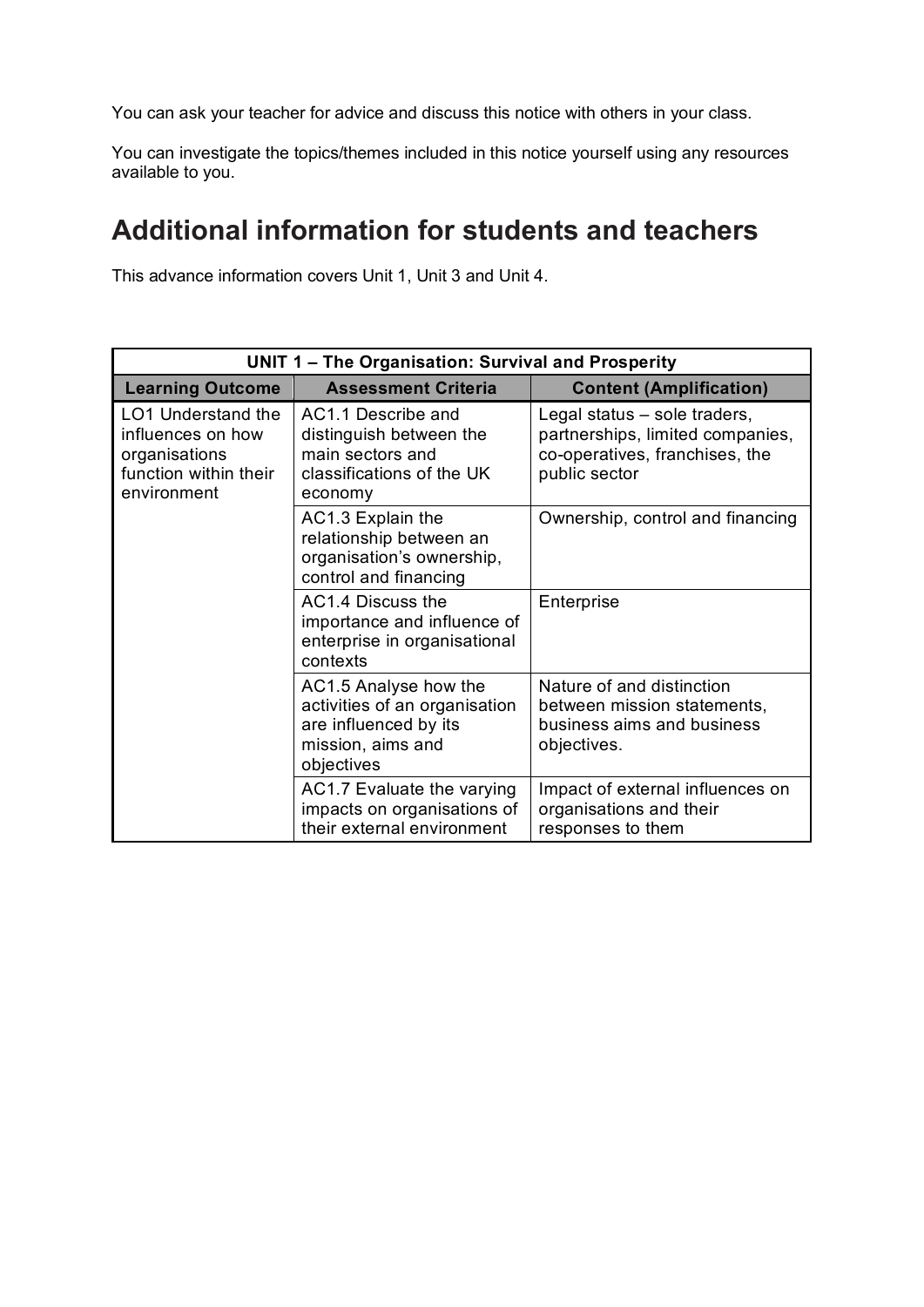| <b>UNIT 1 - The Organisation: Survival and Prosperity</b>                                                            |                                                                                                 |                                                                                                                                                                                                                                                                                |  |  |
|----------------------------------------------------------------------------------------------------------------------|-------------------------------------------------------------------------------------------------|--------------------------------------------------------------------------------------------------------------------------------------------------------------------------------------------------------------------------------------------------------------------------------|--|--|
| <b>Learning Outcome</b>                                                                                              | <b>Assessment Criteria</b>                                                                      | <b>Content (Amplification)</b>                                                                                                                                                                                                                                                 |  |  |
| <b>LO2 Understand</b><br>how organisations<br>function internally                                                    | AC2.1 Describe the types<br>and roles of the main<br>organisational functions<br>and structures | Traditional functional areas and<br>their roles                                                                                                                                                                                                                                |  |  |
|                                                                                                                      |                                                                                                 | Function-based hierarchical and<br>other ways to structure<br>organisations                                                                                                                                                                                                    |  |  |
|                                                                                                                      |                                                                                                 | Structuring work and teams by<br>function or by task/project to<br>achieve organisational goals                                                                                                                                                                                |  |  |
|                                                                                                                      | AC2.3 Explain the role and<br>importance of quality<br>initiatives in organisations             | <b>Quality initiatives</b>                                                                                                                                                                                                                                                     |  |  |
|                                                                                                                      | AC2.4 Analyse the nature<br>and efficiency of<br>information and<br>communication               | Communication methods/media:<br>- oral, written, non-verbal,<br>pictorial/graphic - electronic,<br>non-electronic<br>Criteria for choice of<br>method/media                                                                                                                    |  |  |
|                                                                                                                      | AC2.5 Evaluate the extent<br>to which ICT provision<br>supports organisational<br>activities    | ICT and organisations                                                                                                                                                                                                                                                          |  |  |
| LO3 Understand the<br>contribution made<br>by an efficient<br>workforce towards<br>achieving<br>organisational goals | AC3.1 Explain the<br>importance to organisations<br>of employing suitable<br>people             | Recruitment/selection<br>procedures used by<br>organisations - identifying the<br>vacancy, creating recruitment<br>documentation (job descriptions,<br>person specifications, CVs,<br>application forms), arranging job<br>advertising, handling<br>applications, shortlisting |  |  |
|                                                                                                                      | AC3.3 Evaluate the<br>effectiveness of the ways in<br>which employees can be<br>motivated       | Main methods used to motivate<br>employees<br>Relevance of the work of key<br>motivational theorists to<br>achieving organisational goals                                                                                                                                      |  |  |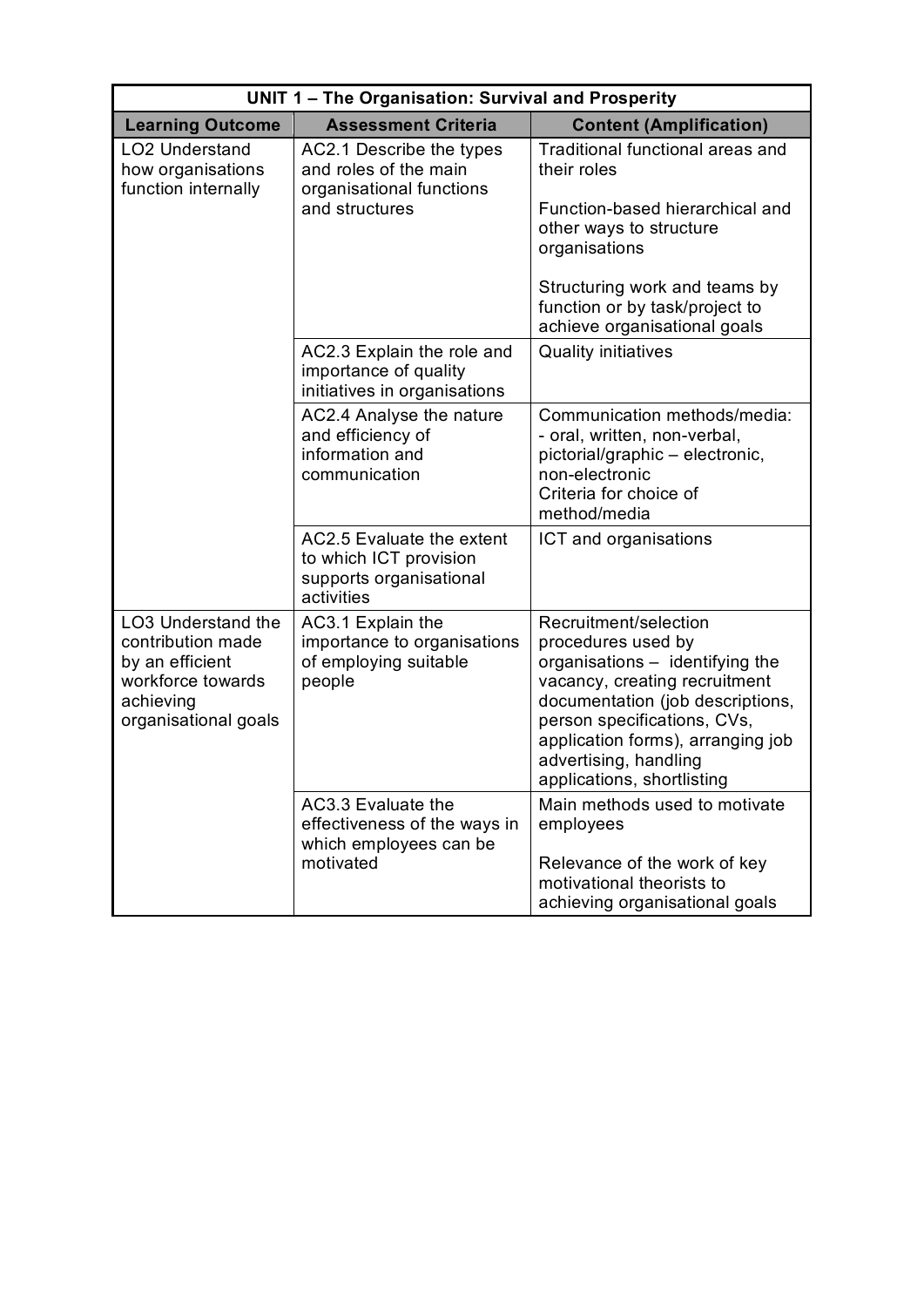| <b>UNIT 3 - Organisational Strategies and Decision Making</b>                                                  |                                                                                                                     |                                                                                                                                     |  |  |
|----------------------------------------------------------------------------------------------------------------|---------------------------------------------------------------------------------------------------------------------|-------------------------------------------------------------------------------------------------------------------------------------|--|--|
| <b>Learning Outcome</b>                                                                                        | <b>Assessment Criteria</b>                                                                                          | <b>Content (Amplification)</b>                                                                                                      |  |  |
| <b>LO1 Understand</b><br>how organisations<br>might use different<br>business information<br>to help formulate | AC1.2 Explain how<br>information about<br>profitability, liquidity and<br>solvency can be used by<br>organisations  | Profitability, liquidity and<br>solvency                                                                                            |  |  |
| suitable strategy                                                                                              | AC1.4 Explain how<br>information about actual or<br>potential economies of<br>scale can be used by<br>organisations | Economies of scale                                                                                                                  |  |  |
| <b>LO2 Understand</b><br>how using or<br>applying different                                                    | AC2.1 Examine how SWOT<br>analysis supports decision-<br>making in organisations                                    | <b>SWOT analysis</b>                                                                                                                |  |  |
| techniques, models<br>and concepts can<br>support<br>organisational                                            | AC2.2 Examine how the<br>product lifecycle supports<br>decision-making in<br>organisations                          | Product lifecycle                                                                                                                   |  |  |
| decision-making                                                                                                | AC2.3 Examine how<br>breakeven analysis<br>supports decision-making in<br>organisations                             | Breakeven analysis                                                                                                                  |  |  |
| <b>Finance Route</b><br><b>LO3 Understand</b><br>how using or<br>applying specific                             | AC3.1 Assess the<br>relevance of financial<br>statements and ratio<br>analysis to organisational<br>decision-making | Financial statements (final<br>accounts)                                                                                            |  |  |
| financial techniques<br>and concepts can<br>support<br>organisational<br>decision-making                       | AC3.2 Assess the<br>relevance of forecasting<br>and budgeting to<br>organisational decision-<br>making              | Budgeting and budgetary control<br>Flexible budgeting                                                                               |  |  |
|                                                                                                                | AC3.3 Assess the<br>relevance of investment<br>appraisal to organisational<br>decision-making                       | Investment appraisal                                                                                                                |  |  |
| <b>Marketing Route</b><br><b>LO3 Understand</b><br>how using or<br>applying specific                           | AC3.1 Assess the<br>relevance of marketing<br>models to organisational<br>decision-making                           | <b>Ansoff's Matrix</b><br><b>BCG Matrix</b>                                                                                         |  |  |
| marketing-related<br>techniques, models<br>and concepts can<br>support<br>organisational<br>decision-making    | AC3.2 Assess the<br>relevance of sales<br>forecasting to<br>organisational decision-<br>making                      | Sales forecasting - other<br>methods/related activities<br>Sampling and data collection for<br>sales forecasting/market<br>research |  |  |
|                                                                                                                | AC3.3 Assess the<br>relevance of digital<br>marketing to organisational<br>decision-making                          | Digital marketing                                                                                                                   |  |  |